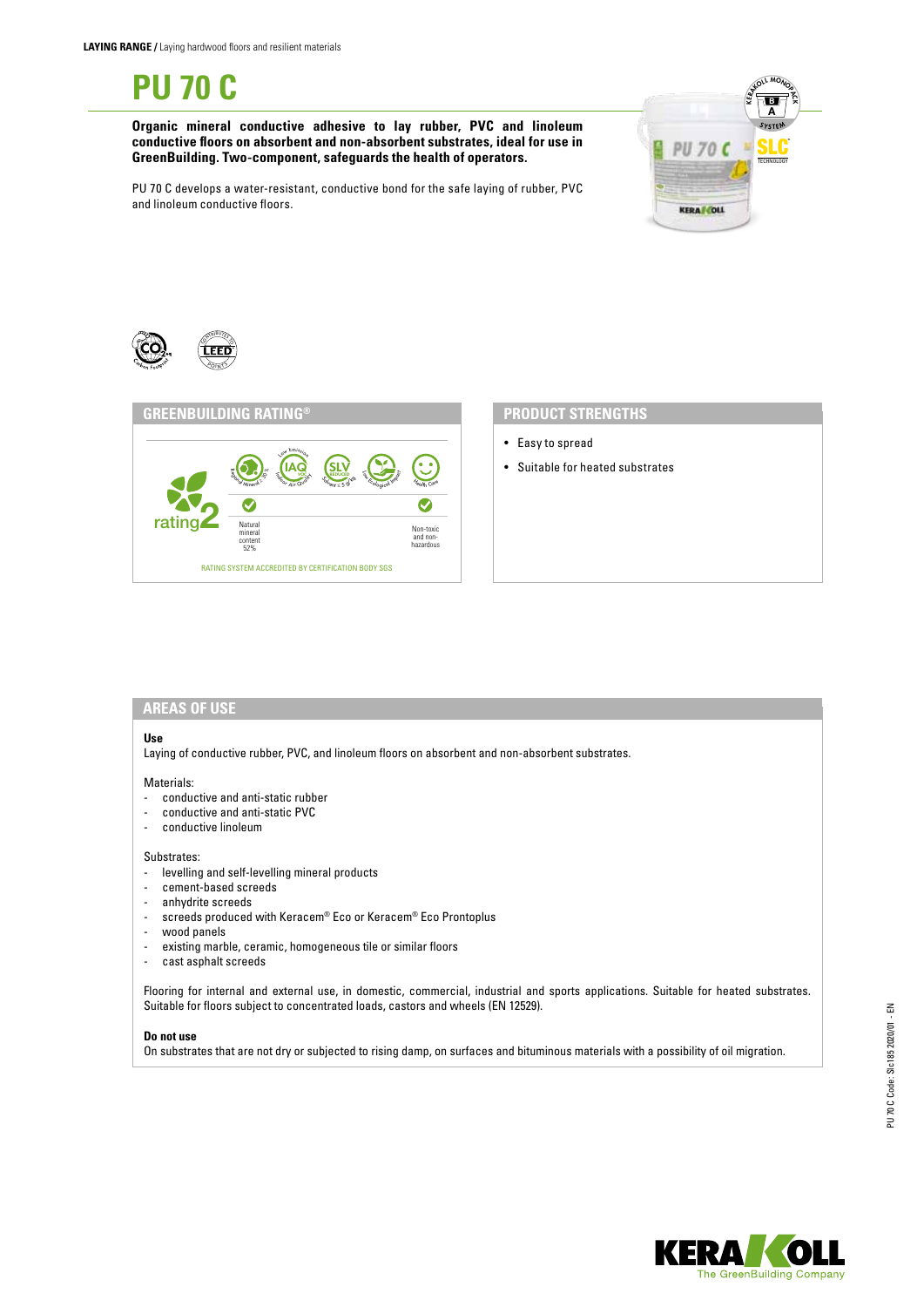# **INSTRUCTIONS FOR USE**

### **Preparation of substrates**

Substrates must be compact, solid, level, smooth. They must also be dimensionally stable, non-deformable, dry, clean and free of any rising moisture, cracks, dust and detaching substances. Apply EP21 on dusty, highly absorbent cementitious substrates and on heated substrates. Irregular, uneven cement-based substrates must be levelled with Keralevel® Eco Ultra, Keratech® Eco, Keratech® Eco R30, Keratech® Eco HP4 or Keratech® Eco Plus making sure that the whole surface is completely covered to a minimum total thickness of 3 mm. Anhydrite screeds must be sanded clean following the manufacturer's specific instructions, carefully removing dust, and treated with EP21. Cast asphalt screeds must be primed with EP21. Asphalt screeds must be carefully made with a solid, fine and well ancored finish, and must be appropriately seasoned. Before the use of the a.m. products, consult relevant technical data sheet.

### **Preparation**

PU 70 C is prepared by mixing together parts A and B from the bottom upwards, using a low-rev (≈ 400/min.) helicoidal agitator, respecting the preset ratio of 9 : 1 of the packaging. Pour Part B into the bucket containing Part A, being careful to mix the two parts uniformly until a smooth, even coloured mixture is obtained.

## **Application**

Apply PU 70 C evenly over the substrate using a suitable toothed spreader, selecting the tooth size according to the rear of the covering. After allowing a suitable evaporation time, lay the covering on the layer of fresh adhesive, pressing sufficiently to ensure complete and even contact with the adhesive itself, then roll. Roll the covering again after approximately 2 – 3 hours. Rigid coverings must be weighted until the adhesive has set completely. When bonding externally it is best to allow the adhesive to rise up between the joints in the flooring, so as to "seal" and bond the joints themselves perfectly. Any excess adhesive should be removed using a cloth damped with alcohol or Diluente 01 thinner. The laid surface must not be walked on for at least 6 – 8 hours, until the adhesive has started to set.

#### **Cleaning**

Residual traces of PU 70 C can be removed from tools with Diluente 01 before the product has hardened.

#### **Earthing of the conductive system**

For the dispersion of the electric charge, the conductive floor system, adhesive and copper grid, must be directly connected to the earth cable by means of a potential equalization conductor. The assistance of qualified personnel is necessary for this work as it must comply with safety regulations. One earth connection is sufficient for floors less than 25 m². For larger surfaces, an earth connection is needed every  $25 \text{ m}^2$  or part.

## **SPECIAL NOTES**

At low temperatures, the adhesive and covering must be allowed to adjust to the local conditions first.

Due to the variations in the mix of rubber, of PVC, and of cast asphalt screeds, a test should be performed to check the bonding strength. For certain types of rubber treated with paraffin or debonding agents, the back of the tiles must be cleaned using suitable solvents such as Diluente 01 thinner.

In addition to the above information, installation instructions provided by the manufacturer of the floor coverings used must also be followed, along with the technical sheets applicable to other products mentioned.

## **ABSTRACT**

*The laying of anti-static, and conductive rubber, PVC, and linoleum floors must be carried out using two-component, conductive, organic adhesive, with a high level of resistance to water, GreenBuilding Rating® 2, such as PU 70 C by Kerakoll Spa. The substrate must be permanently dry, even, smooth, compact, free from any loose debris, clean and cured, and the shrinkage stage already completed. For laying, a \_\_\_\_ toothed spreader must be used for an average coverage of ≈ \_\_\_ g/m2 .*